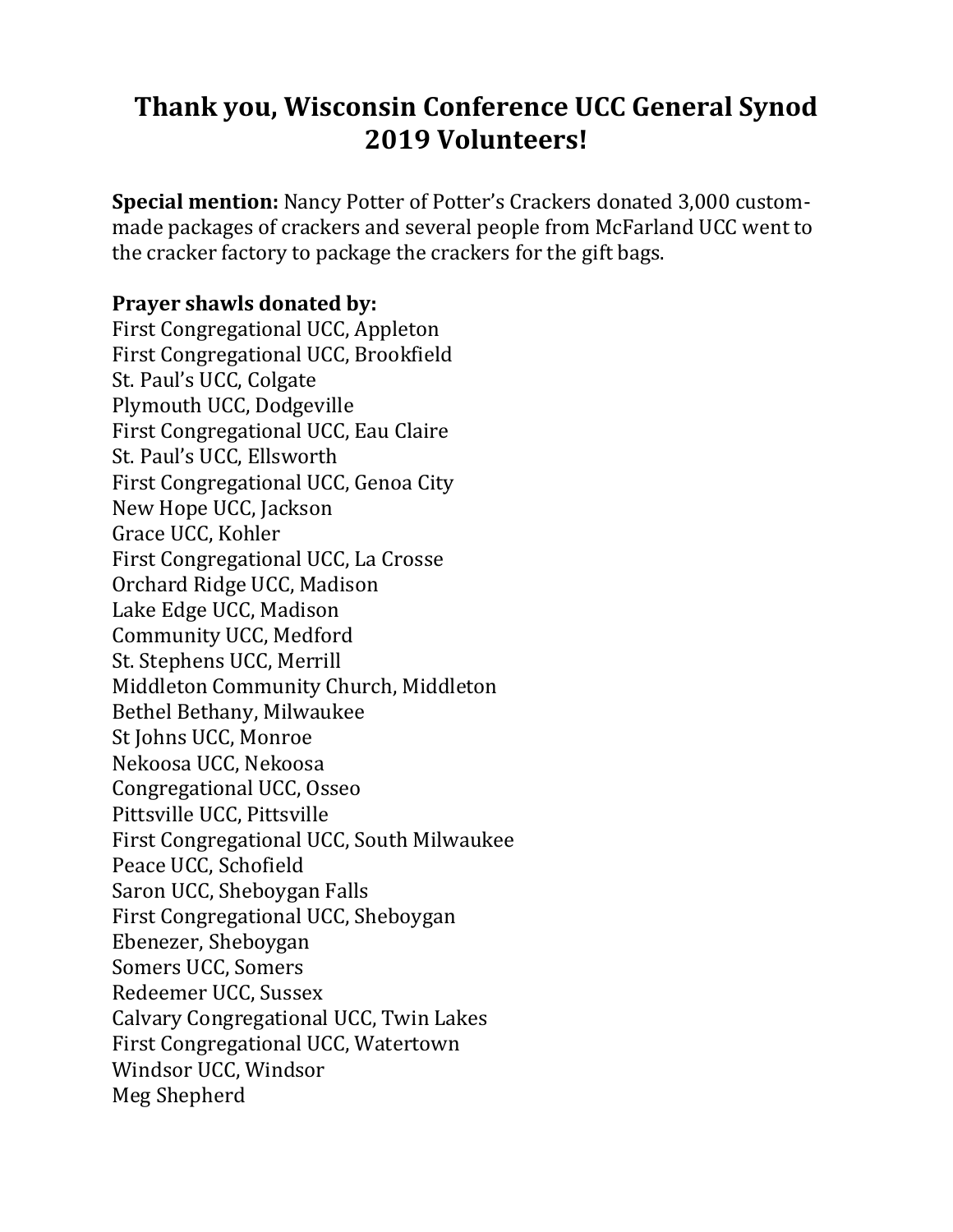## **Individual volunteers :**

Donna Abel Wendy Abel Teresa Allen Meredith Andersen Jane Anderson Meredith Anderson Bonnie Andrews Doug Armstrong Bill Audette Jane Audette Dale Bakke Jenele Baldwin Deborah Bartelt Rachel Bauman Allan Beatty Ann Beaty Margaret Beaumont Michael Beaumont RaeAnn Beebe Ruth Benedict Cathy Benjamin Robert Bennett Laurel Bentz Georgia Berceau Peggy Berg Ruth Ann Berkholtz Judy Berndt Claire Beutler -Cruise Jacquie Billings Rebecca Boggs Helen Bolgrien Bob Borch Kathy Bourne Beverly Bradford Jacquie Branchford Pam Braun Kweku Brewoo Tisha Brown Kathy Bruning

Lois Buchholz Lys Buck Lesley Buelow Jim Burd Deb Burich Debra Bursinger Alex Cade -White Cindy Cain Karen Cairns Mary Pat Campbell Georgia Chambers Christina Chance Bernie Chase Gladys Chmiel Sandra Chojnacki Jill Christopherson Deborah Cincotta Jean Coenraad Linda Colano Jerry Connor Rochelle Connor Laura Crouse Laura Crow Doug Culbertson Pat Culbertson Marily n Cummins Glenn Danz Carol Darrington Steve Davidson Janice Davis Theresa Dawson Mary Dees Cathy Cieri DeGroot Ed DeGroot Dianna DeMond Thomas Derenne Gene Detert Dave DiBraccio Bernice Dieball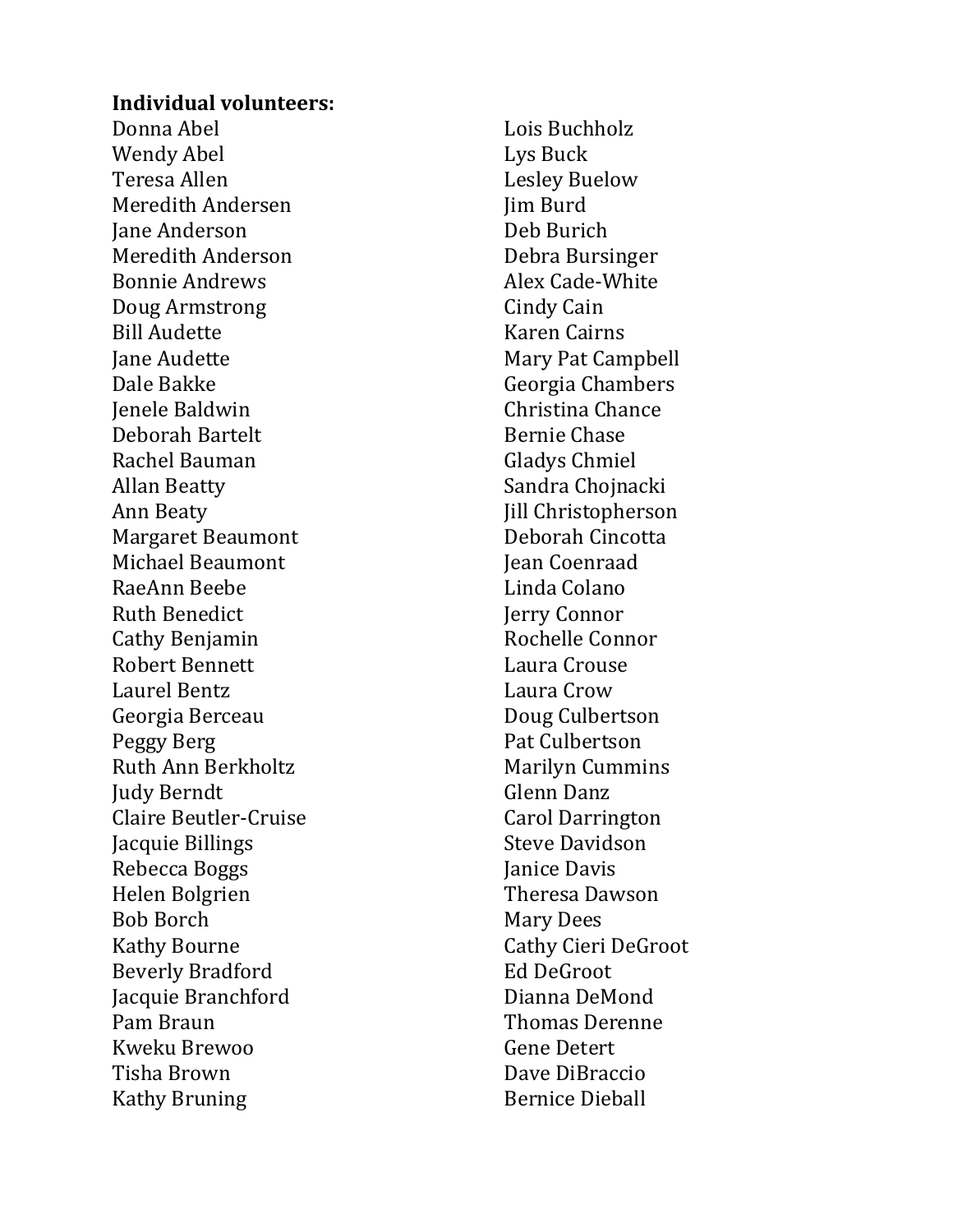Russell Dieball Julie DiFonzo Katherine DiFonzo Wendy Dittmann Jeannie Douglas Rebecca Drake Deb Drewsen Dianne Droster Judy Dumke Julie Eklund Donald Ellerman Gladys Ellerman Annette Ellstrom Stephanie Endres Carol Eschner Richard Eschner Peter Fabian Diane Faulk Sheila Feay -Shaw Jeanne Fehr Rebecca Ferguson Robert Ferguson Peggy Feyen Richard Feyen Nita Fitzgerald Bridget Flad Daniels Rich Fluechtling Holger Foersterling Maggie Fosdick Karen Francisco David Franks David Frey Jack Fry Marcia Fry Mary Gafner Denise Gander E Paul Gander Avery Geiger Barbara Geiger

Gary Giese Marlea Gilbert Kathleen Gloff Patricia Goldberg Julie Goranson Jim Gorman Kristin Gorton Jan Gradisnik Vicki Graff Cindy Graham Joylynn Graham Sandra Graham Alan Green Bob Gross Daniel Gross Mary Gross Donna Groth Marji Groth Patty Guist Betty Haas Michae l Hackman Aida Haddad Frances Hadley Kent Hadley Kelly Haefs Aurelia 'Ree' Hale Barbara Hansen Kelly Hansen Richard Hansen Ruth Hansen Teri Hanson Robert Harms Suzanne Harms Lisa Hart Beth Hartman Don Hausch Jessie Hausch Eldonna Hazen Desirae Heckendorf-Reece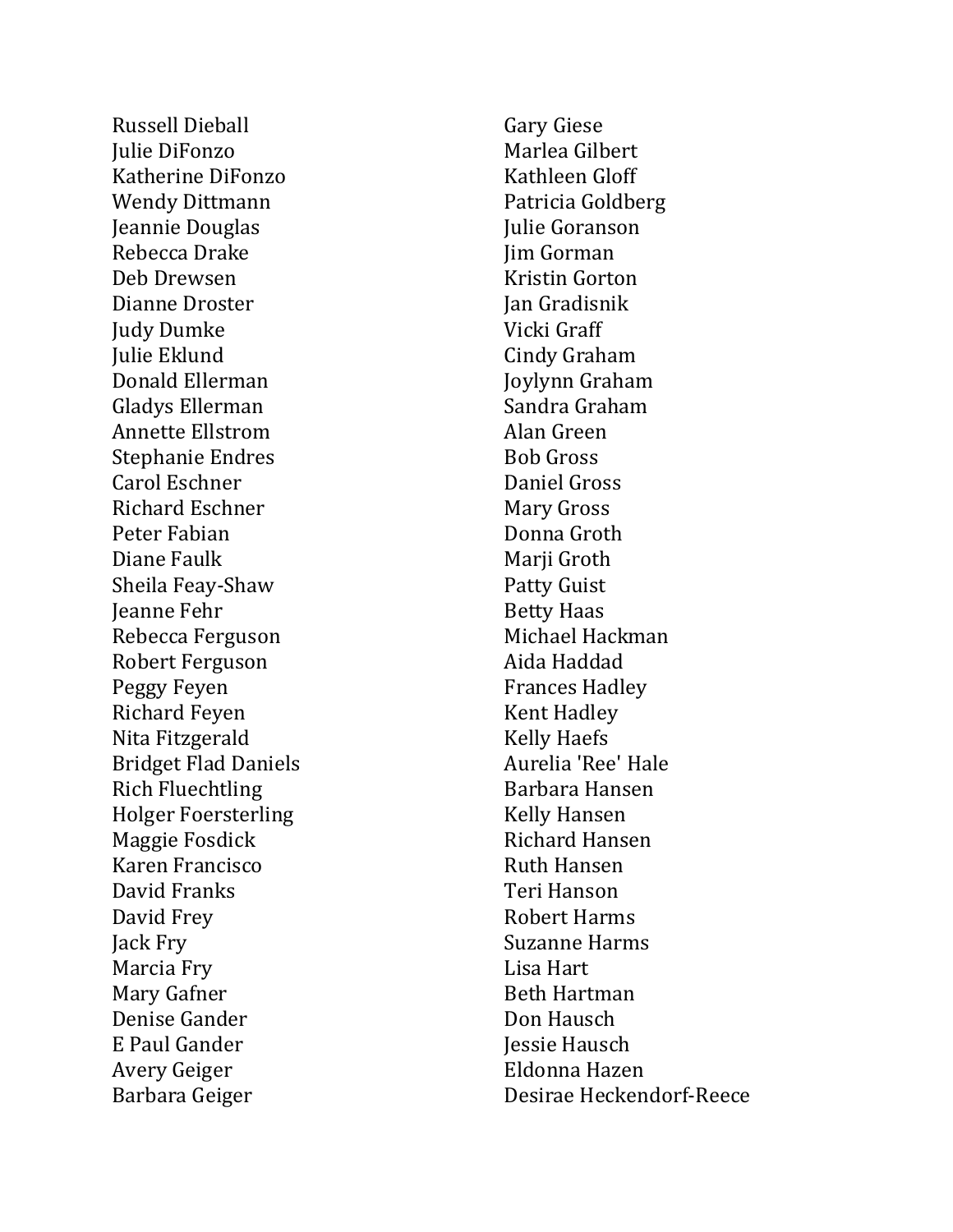Debbie Hecky Steven Hecky Cindy Helt John Helt Jane Herte Eric Hillstrom Pat Hirby Steve Hirby Julia Hollister Jim Holtz Deborah Hoogesteger Barbara Hoppe Wayne Hoppe Lisa Hopper Meghan Hopper Larry Huber Lawrence Huber Mary Jane Huber Judith Huck Gary Hueppchen Bonnie Ilhardt Doug Ilhardt James Iliff Katherine Iliff Kathy Immekus Sonja Ingebritsen Gail Irwin Lisa Irwin Joan Jacobsen Robin Jaeger Julie James Elizabeth Janvrin Jeffrey Jenkins Patricia Jensen Connie Johnson Jeff Johnson Kathleen Johnson Melani Johnson Abby Jones

Fred Jones Jenni Jones Paula Jones Steve Jones Shannon Joshi Stephanie Julius Carol Kaisler Shawn Kalbus Anne Karch Paul Karch Chris Keadle Sue Keller Jane Kesting William Kesting Kandace Keuler Lee Kingston Eric Kirkegaard Nita Kirst Tom Kirst Jeff Kitzman Brian Klabunde Laura Kleist Isaac Klemme Kristal Klemme Kim Klotzbach Debbie Knepke Sara Knowles Ron Knutson Robert Koepcke Judy Koeppl Thomas Kolb Sue Kopf Marilyn Kostrzak Gary Kovach Julie Kramer Cindy Kreyo Kathryn Kuhn Susan Kurtz Ellen Kvalheim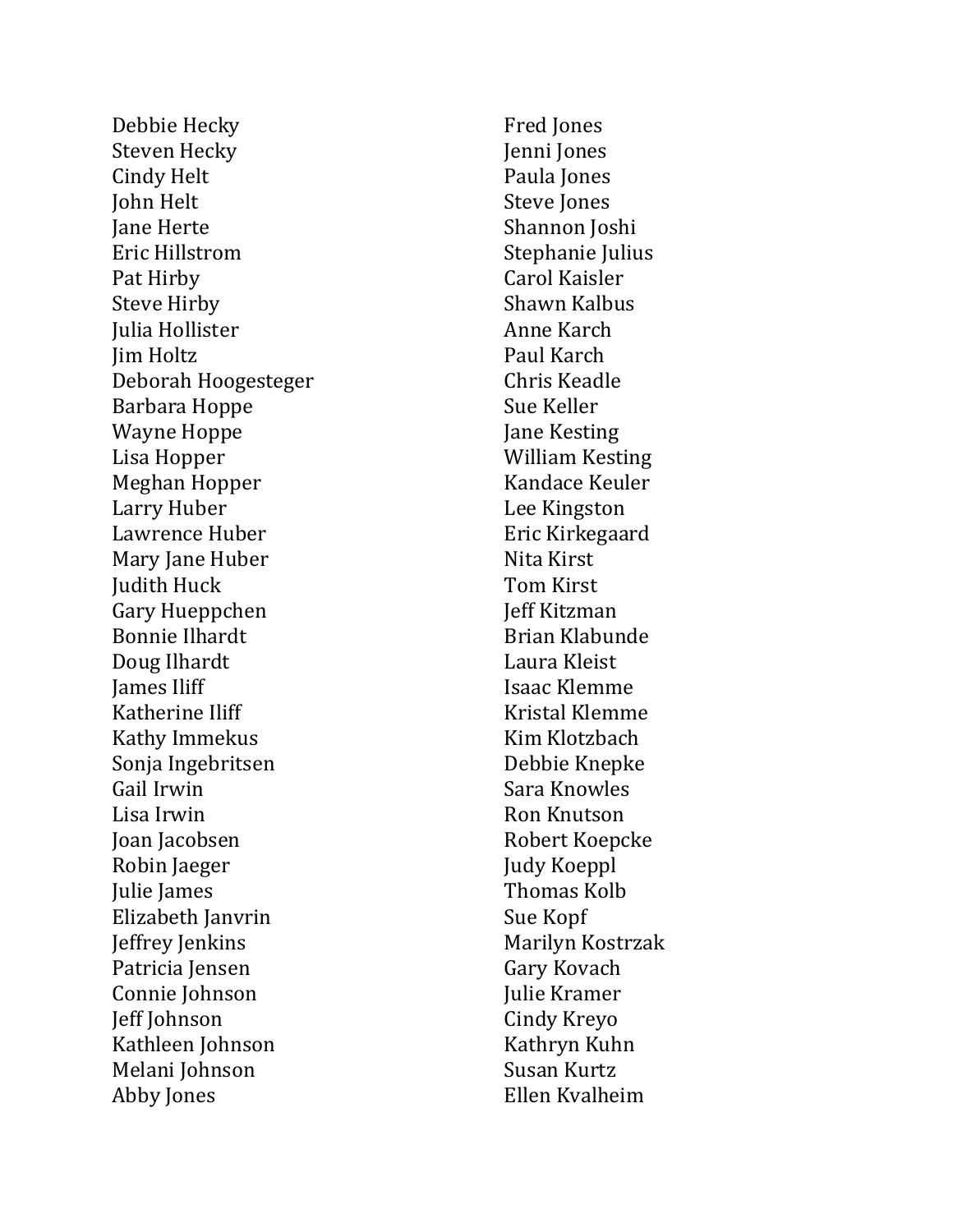Mary Jo Laabs Cynthia Larson Gay Lehman Lex Liberatore Carol Liederbach Diane Light Michael Loomis Faith Lopez Liz Lopez Rob MacDougall Wendy MacDougall Mike Mallwitz Becky Manthei Jeanne Mantsch Marcia Marino Nancy Marks Lynn Martin Marge Martin Doris Mayeshiba Paul Mayeshiba Thomas McAllister Barbara McBride Elizabeth McCord Karin McElrone Kathy McGinley Laura McLeod Scott McLeod Paul Melius Beth Meyer Dale Meyer Linda Meyer Lynne Mielke Missy Miller Timothy Miller James Mohr Louise Mollinger Kari Mooney Carolyn Morris Ann Moyer

David Moyer Marilyn Nadelhoffer Gary Neuenschwander Lou Ann Norsetter Richard Oakes Kim O'Brien Dan O'Keane Joyce O'Keane Lisa Orlowski Rick Orton Tina Ottman -Boykin Aidan Packham Brian Packham Ethan Packham Jill Paddock Charles Park Carolyn Pauls Betty Pawson Deborah Payden Rachel Payden Thomas Payden Gary Peil Helen Peil Noah Perkins Timothy Perkins Beth Petzke Mary Sharpe Pfeiffer Jeanne Phillips Judith Phillips Diana Pine Gary Pine Richard Pine Richard Pleva Ruby Pleva Mary Polchert Devon Polzar Barb Post Nancy Potter Marsha Poulsen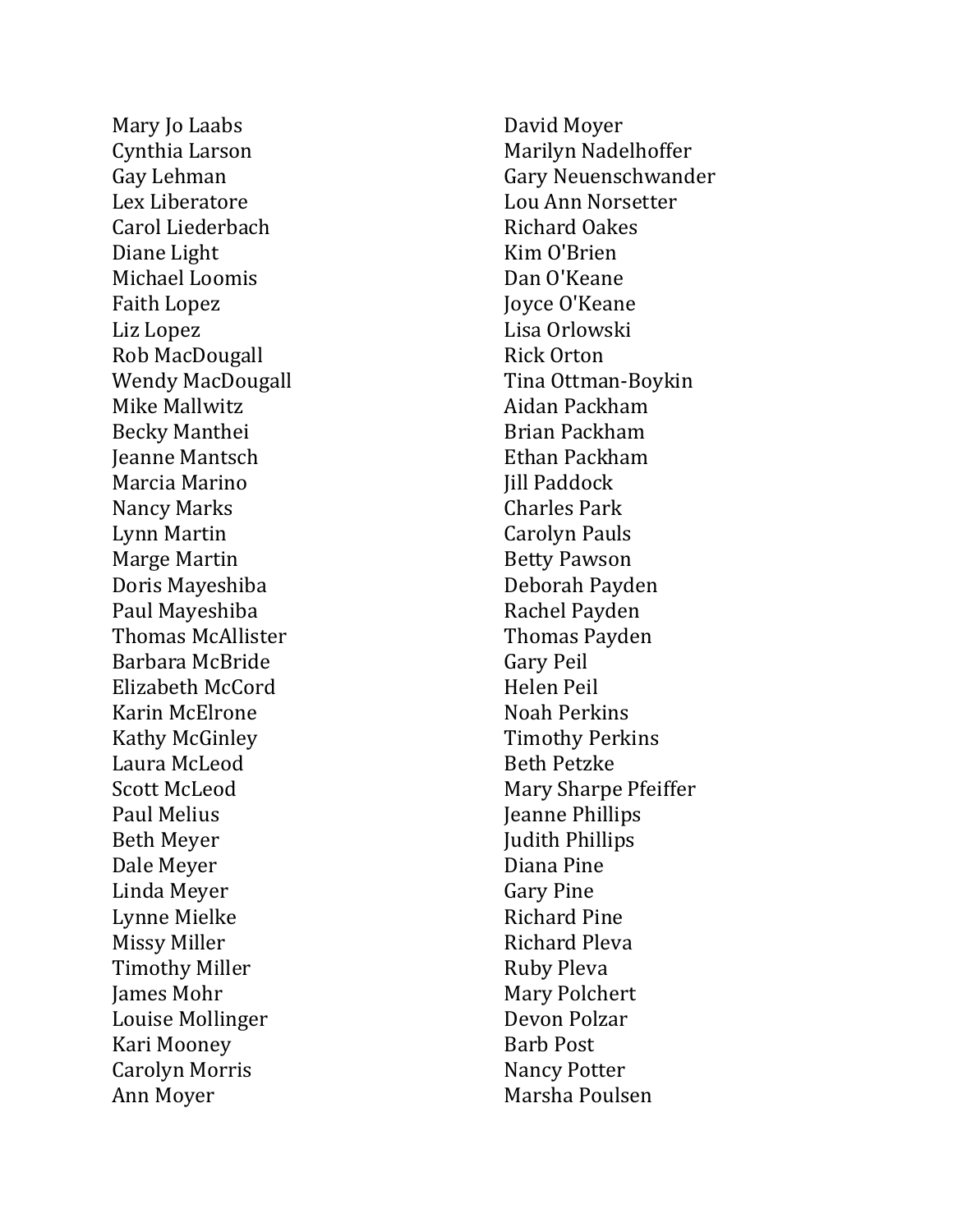Ann Prophett Janet Pugh Thomas Pugh Jeffrey Rabe Marilyn Raschka Peggy Recknagel Desirae Reece Jeanne Reichert Kathleen Remund Heidi Rendall JoAnn Richards Gene Richter Mary Richter Ronald Rindfleisch William Rishel Nola Risse -Connoll y Ruth Robertson Deb Roland Ron Roloff Leanne Rose Pat Rosenak Nealy Rothe Doris Ruben Ruth Russell Kathryn Rust Tanya Sadagopan Robert Sanchez Roxanne Sanchez Connie Sandell Valerie Sauve Joe Scarry James Schleif Kurt Schmatzhagen Lisa Schmatzhagen Ruth Schmidt Philip Schneider Lisa Schnell David Schnepf Joe l Schuler

Patrick Schultz Mary Beth Scott Pat Scott Kathy Shenkenberg Debra Simon Charles Smith Farrel Smith Lance Smith Sara Smith Cindy Spitza Carol Sprague Christine Stack Manda Stack Susan Steckel Susan Stein Chris Stevenson Heidi Stevenson Lorri Steward Dale Stohre Sandy Stuttgen Mary Sullivan James Sulzer Margaret Sutton Susan Taylor Liz Tesch Rodney Thieleke Sharon Thomas Zayna Thomley Joanne Thomson Charles Tiede Jill Timmerman Barbara Townsend George Tucker Roberta Tucker Jeanne Tyler Barbara Uehling Julie Ullman Robert Ullman Jill Unglaub